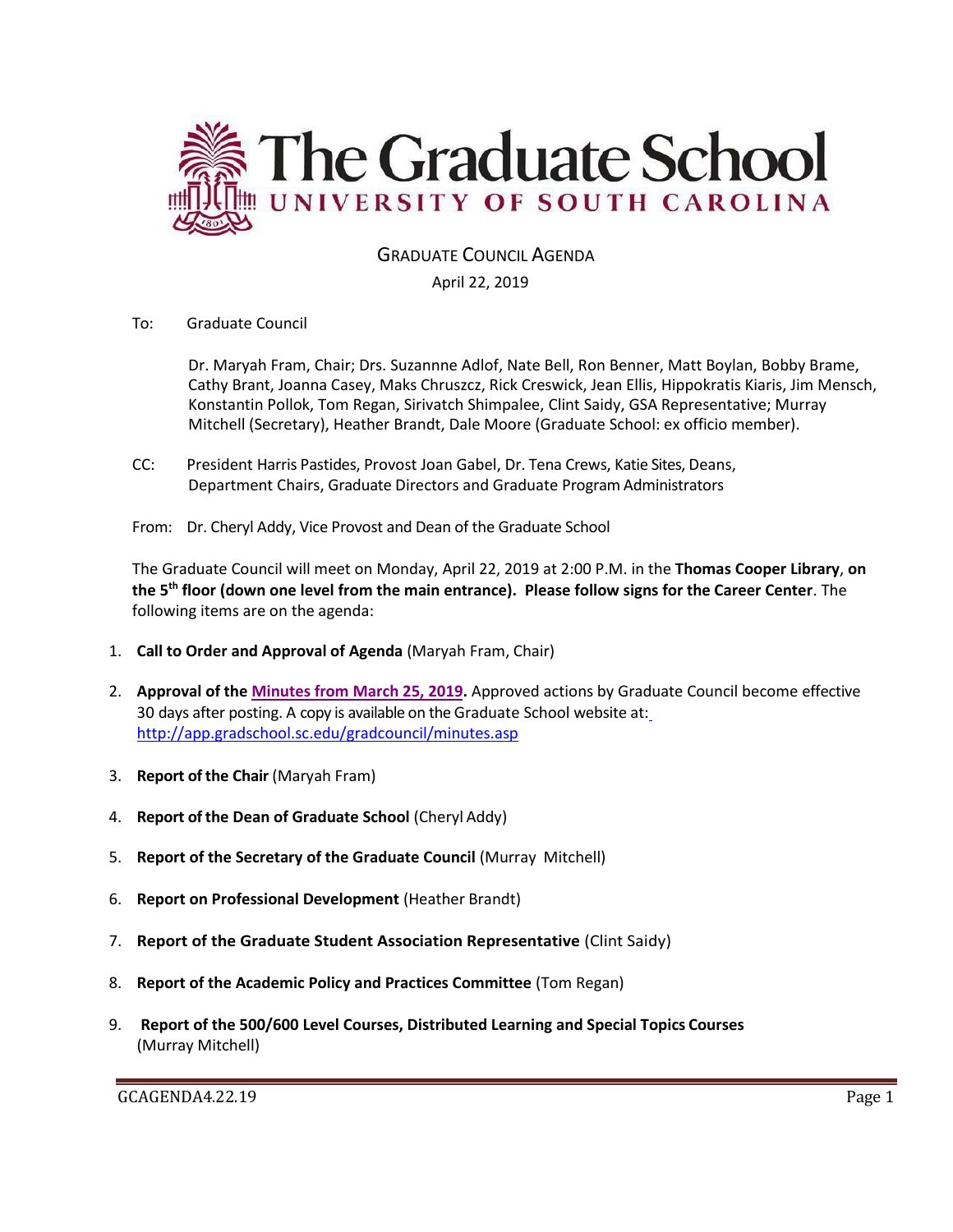This report is presented to Council for informational purposes only; no action is necessary.

## **500/600 Level Courses**

None at this time.

## **Distributed Learning Proposals**

**ECIV 790** (3) Advanced Technologies for Emerging Contaminants in Water Treatment (Fall 2019) **ECIV 790** (3) Boundary Layer Theory and Applications (Fall 2019) **EDEX 580** (3) Direct Instruction in Reading for At-Risk Learners (Summer 2019) **HPEB 640** (3) Behavioral Economics in Public Health (Summer 2019)

### **Special Topics Courses**

**ECIV 790** (3) Advanced Technologies for Emerging Contaminants in Water Treatment (Fall 2019) **ECIV 790** (3) Boundary Layer Theory and Applications (Fall 2019) **GEOG 510** (3) Landscape Ecology & Conservation Biogeography (Fall 2019) **HIST 700** (3) Visions and Revisions of Nature (Fall 2019) **MUED 554** (3) Orff Schulwerk, MLT, & Design Models for Music Learning, PK-Grade 5 (Summer, 2019) **MUSC 544** (3) The Historic Sounds of Columbia (Fall 2019) **MUSC 715** (3) Analysis & Performance (Fall 2019) **MUSC 726** (3) Survey of Analytic Techniques (Fall 2019) **MUSC 726** (3) World Music Analysis (Fall 2019) **MUSC 744** (3) Ethnomusicology: History, Theory, Methods and Education (Fall 2019) **MUSC 744** (3) Music of Brazil (Fall 2019) **MUSC 744** (3) Politics of Listening (Fall 2019)

## 10. **Associate Graduate Faculty Nominations** (Murray Mitchell)

| Name:          | <b>Suzanne Sutton (PhD)</b>         |
|----------------|-------------------------------------|
| Program:       | College of Nursing                  |
| Current Title: | <b>Clinical Assistant Professor</b> |
| Term:          | Summer 2019 – Summer 2025           |

### 11. **Fellowships and Scholarships Committee** (Jean Ellis)

### 12. **Report of Science, Math, and Related Professional Programs Committee** (Rick Creswick)

Below is a list of proposals reviewed by the Committee. Each curricular action can be viewed at this Public Agenda review site:

<https://www.sc.edu/programproposal/agenda/?id=65&code=GCO>

At this Public Agenda link, the individual proposals are not live-linked, but agenda items are listed in alphabetical order. To view the full proposals, GC members and Committee Chairs still need to go to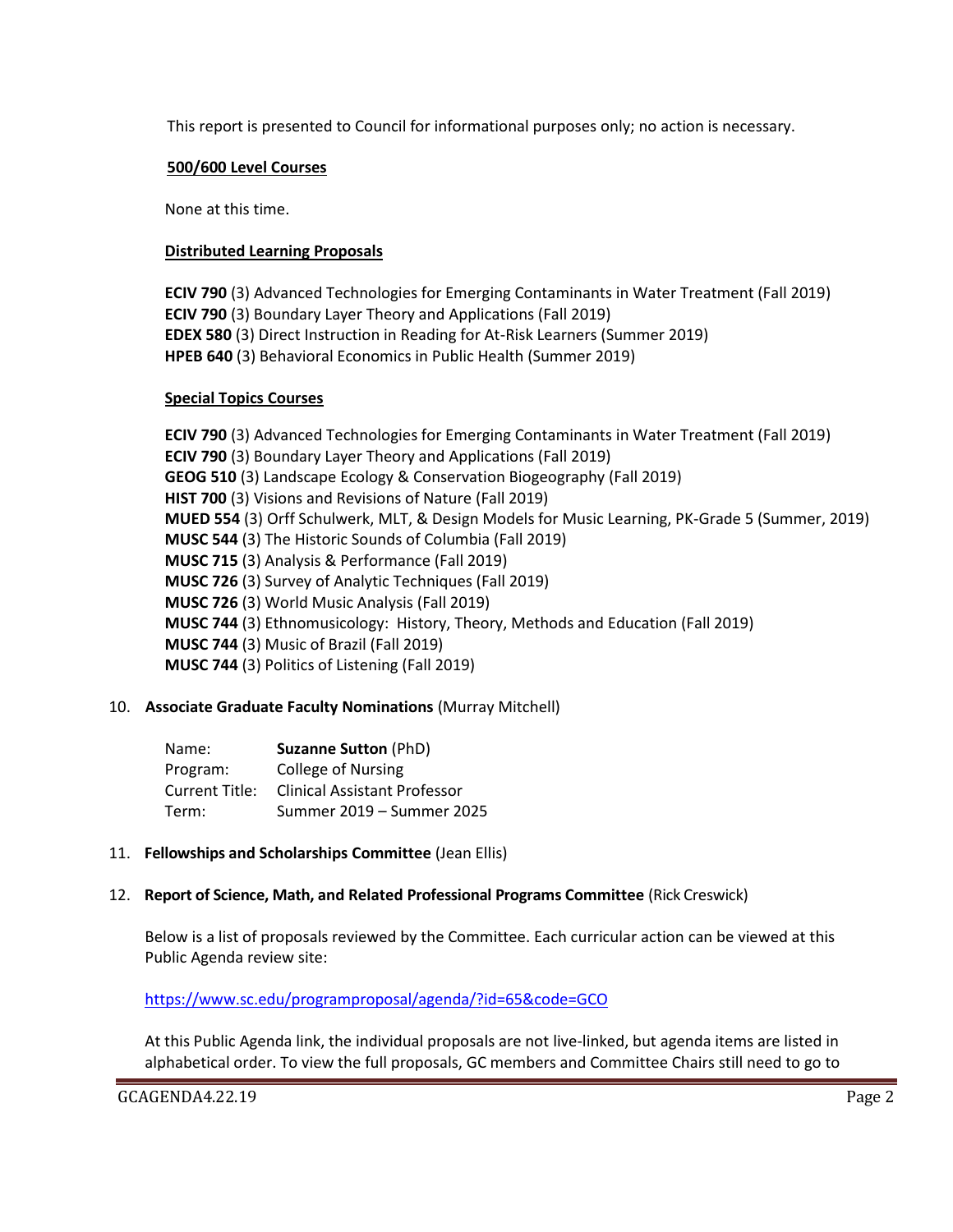the Committee Review site, and filter for "Committees", then for the "Committee" called "Added to Grad Council agenda."

- **BMSC 757** (8) Family Medicine, Medicine, CCP: Fall 2020
- **BMSC 782** (4) Family Medicine PA Program Practicum 2, Medicine, NCP: Fall 2020
- **COMD Major / Degree Program**, MSP in Communication Sciences and Disorders, Public Health, Change to Existing Program: Fall 2020
- **NURS Major / Degree Program**, Master's Entry to Practice (MEPN), Nursing, New Degree Program: Fall 2020
- **NURS 709** (3) Pathophysiological Concepts for Nursing Practice, Nursing, NCP: Summer 2019
- **NURS 712** (3) Health Assessment for Nursing Practice, Nursing, NCP: Summer 2019
- **NURS 713** (4) Nursing Practice Fundamentals, Nursing, NCP: Summer 2019
- **NURS 714** (4) Maternal/Newborn Nursing Practice, Nursing, NCP: Summer 2019
- **NURS 715** (4) Pediatric Nursing Practice, Nursing, NCP: Summer 2019
- **NURS 723** (5) Medical Surgical Nursing Practice I, Nursing, NCP: Summer 2019
- **NURS 726** (5) Medical Surgical Nursing Practice II, Nursing, NCP: Summer 2019
- **NURS 729** (4) Psychiatric Nursing Practice**,** Nursing, NCP: Summer 2019
- **NURS 730** (3) Population Health Nursing, Nursing, NCP: Summer 2019
- **NURS 745** (3) Nursing Ethics, Policy & Advocacy, Nursing, NCP: Summer 2019
- **NURS 746** (3) Informatics, Technology, and Emerging Issues, Nursing, NCP: Summer 2019
- **NURS 748** (3) Care Coordination and Outcomes Management, Nursing, NCP: Summer 2019
- **NURS 750** (3) Transition to Nursing Practice I, Nursing, NCP: Summer 2019
- **NURS 751** (3) Transition to Nursing Practice II, Nursing, NCP: Summer 2019
- **NURS 789** (3) Statistical and Research Methods for Nursing Practice, Nursing, NCP: Summer 2019

# 13. **R**epor**t of the Humanities, Social Sciences, Education, and Related Professional Programs Committee**  (Cathy Brant)

Below is a list of proposals reviewed by the Committee. Each curricular action can be viewed at this Public Agenda review site:

# <https://www.sc.edu/programproposal/agenda/?id=65&code=GCO>

At this Public Agenda link, the individual proposals are not live-linked, but agenda items are listed in alphabetical order. To view the full proposals, GC members and Committee Chairs still need to go to the Committee Review site, and filter for "Committees", then for the "Committee" called "Added to Grad Council agenda."

- **EDEL 790** (12) MAT Internship in Elementary Education, Education, CCP: Fall 2020
- **EDEX 784** (3) Instruction of Students with Emotional and Behavioral Disabilities, Education, CCP: Fall 2020
- **EDEX 790** (3) Introduction to Assessment in Special Education, Education, CCP: Summer 2019
- **EDLP Major / Degree Program**, Ed.S. in Education Administration, Education, Change to Existing Program: Fall 2020